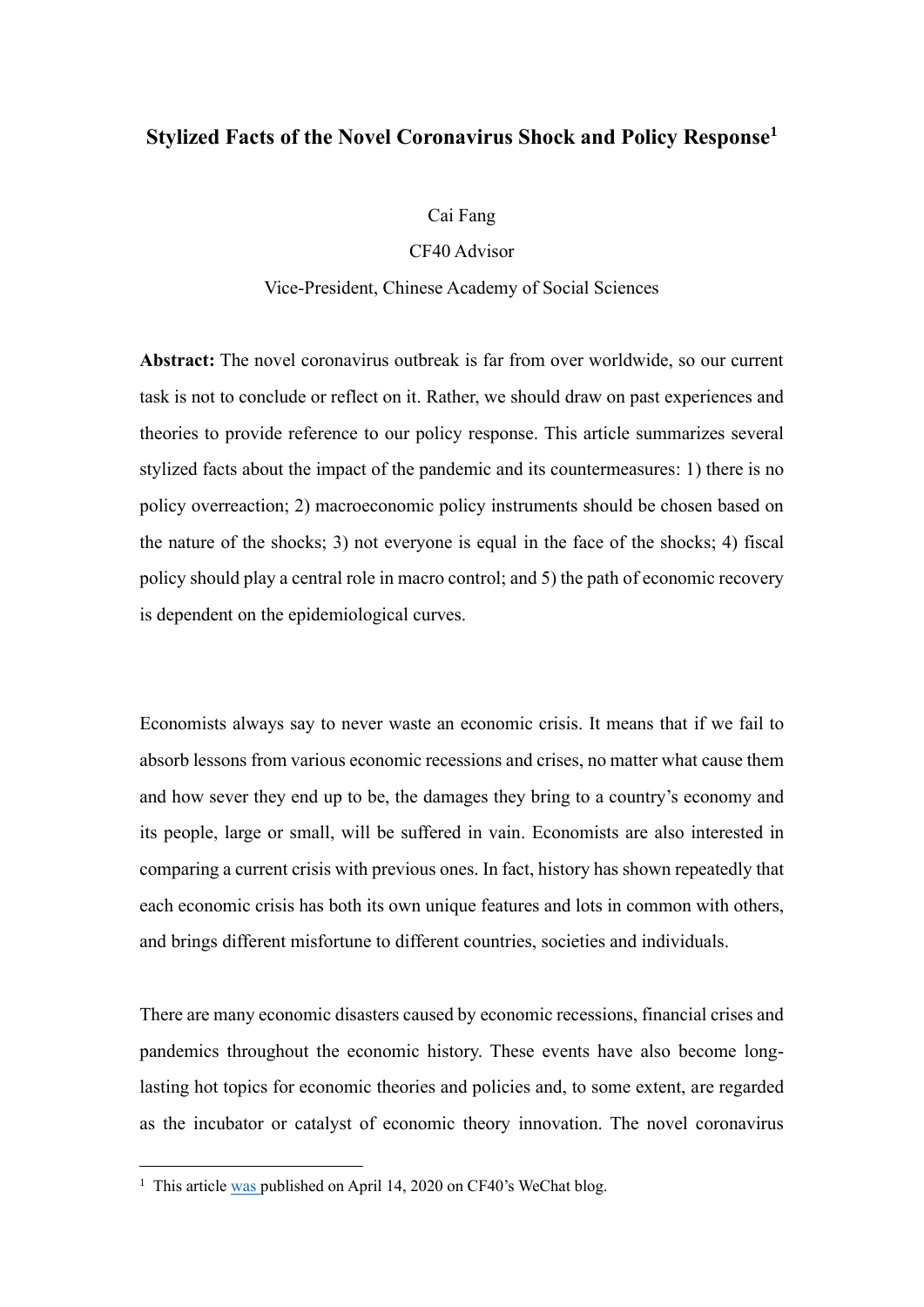outbreak is far from over worldwide, so our current task is not to conclude or reflect on it. Rather, we could draw on past experiences, lessons and related theories, and think about the similarities and differences among different shock events, focusing on their referential significance to the policy response to the COVID-19 crisis.

#### **Ⅰ. There is no overreaction for policy response**

In the face of major shocks, a timely macroeconomic response is very important. According to historical experience, policy response leans toward conservative stances in most cases, and often appears to be passive in keeping with real needs. So in hindsight, **there is no so-called "overreaction" in any policy response. In particular, in the face of a highly mutable virus and an unpredictable pandemic, a timely policy response is of great importance to eliminate the combined effects of uncertainties in event evolution and policy orientation that can double market panic.** 

In Keynes's view, decisions about economic activity often come from the impulsiveness of the actors themselves, rather than always from the prediction of the expected mean, and therefore the weakness of human nature will lead to economic and market instabilities. Such impulsiveness, or "animal spirits", is bound to show the characteristic of irrationality in individual economic decision-making, which is both in and against logic. We can also understand this characteristic of economic activity from another angle, that is, **economic shock can manifest as either the decrease of expected mean or the increase of its variance.**

The decrease of the expected mean usually manifests as the withdrawal of investors, the decrease of investment and the decline of output, which are mainly responses to rising risks. The increase of variance is reflected in the fluctuation of output and the part of wide fluctuations in the capital and bulk commodity market caused by uncertain factors. Since it is an investment activity driven by animal spirits, there are naturally overvaluation or bubbles in its normal state. When faced with a sudden increase of risk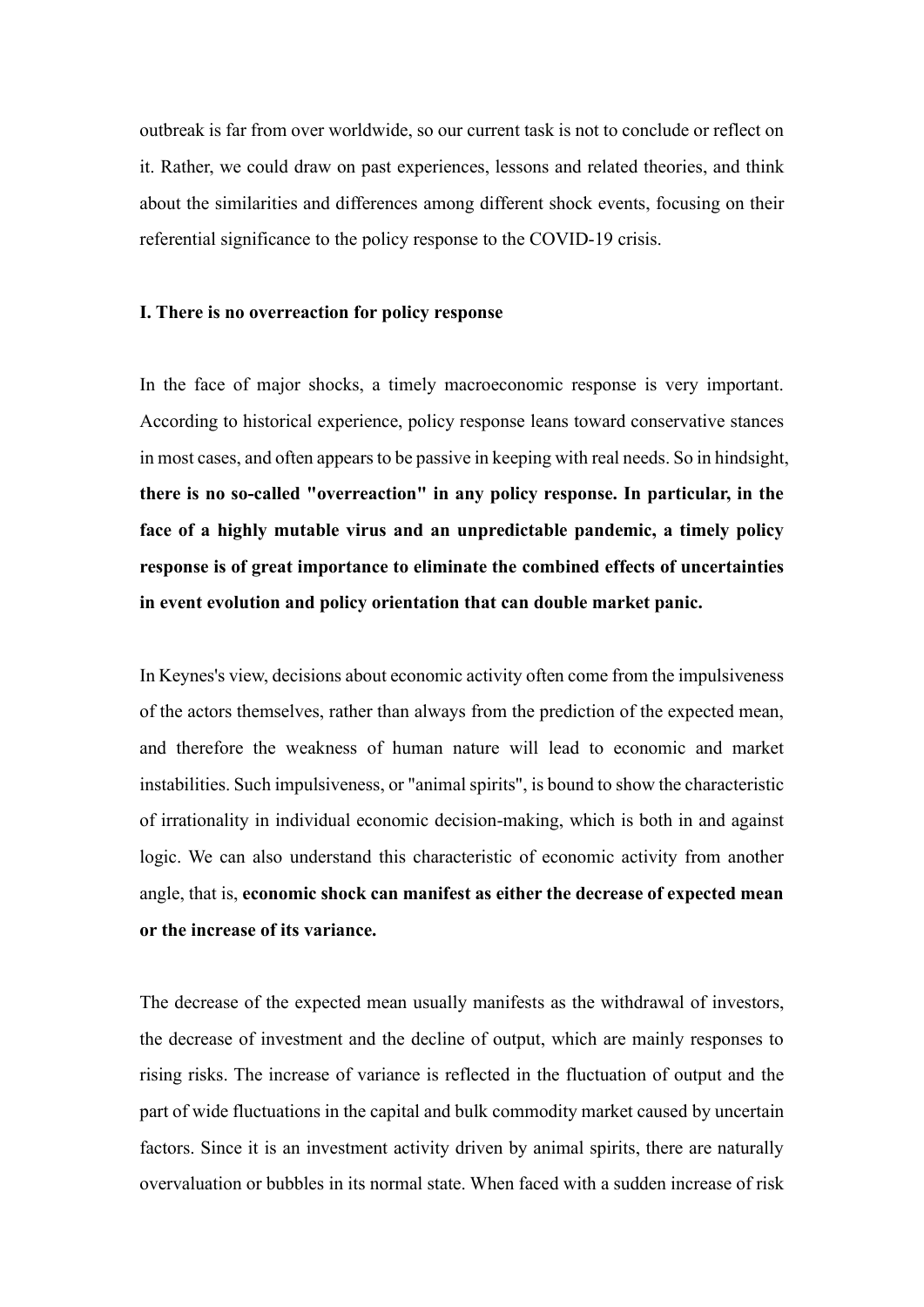and uncertainty, people will interpret the information available to them, leading to the formation of so-called circulated narratives, to which they will react accordingly.

At this point, even without delving into whether such reaction is a rational market adjustment, irrational psychological panic, an inappropriate response to distorted information or the wrong interpretation of uncertain information, it will eventually bring unbearable chaos to the market and the economy. The difference between risk and uncertainty is that the former can be reflected by specific information, so the market's response to it is predictable, at least in theory, while **the essence of the latter is that information is not sufficient, unavailable or even distorted, so the market response to it is unpredictable.**

The market's response to the unpredictability of the novel coronavirus outbreak was best reflected in the triggering of the circuit breaker for four times in the U.S. stock market on March 9, 12, 16 and 18, 2020, which became the worst stock market crash since the "Black Monday" on October 19, 1987 (when the circuit breaker had not yet been created), and the first circuit breaker on October 27, 1997 after the mechanism was established. America's macroeconomic policy reacted with big moves, not just out of concern for votes, or not knowing that cutting interest rates might be a wrong policy response, but to prevent panic and the resulting large market swings. **It should be said that in order to avoid panic and the resulting sharp decline in the real economy and the impact on people's livelihood, it is still necessary for a prompt and vigorous policy response, even when it might not precisely suit the case.**

**Ⅱ. Choosing macro policy tools based on the nature of shocks**

**The economic shock caused by the novel coronavirus outbreak is twofold, that is, the shock affects the real economy from both the demand and the supply sides, consecutively or simultaneously,** which is reflected correspondingly in financial and commodity markets. Although market conditions are determined by the balance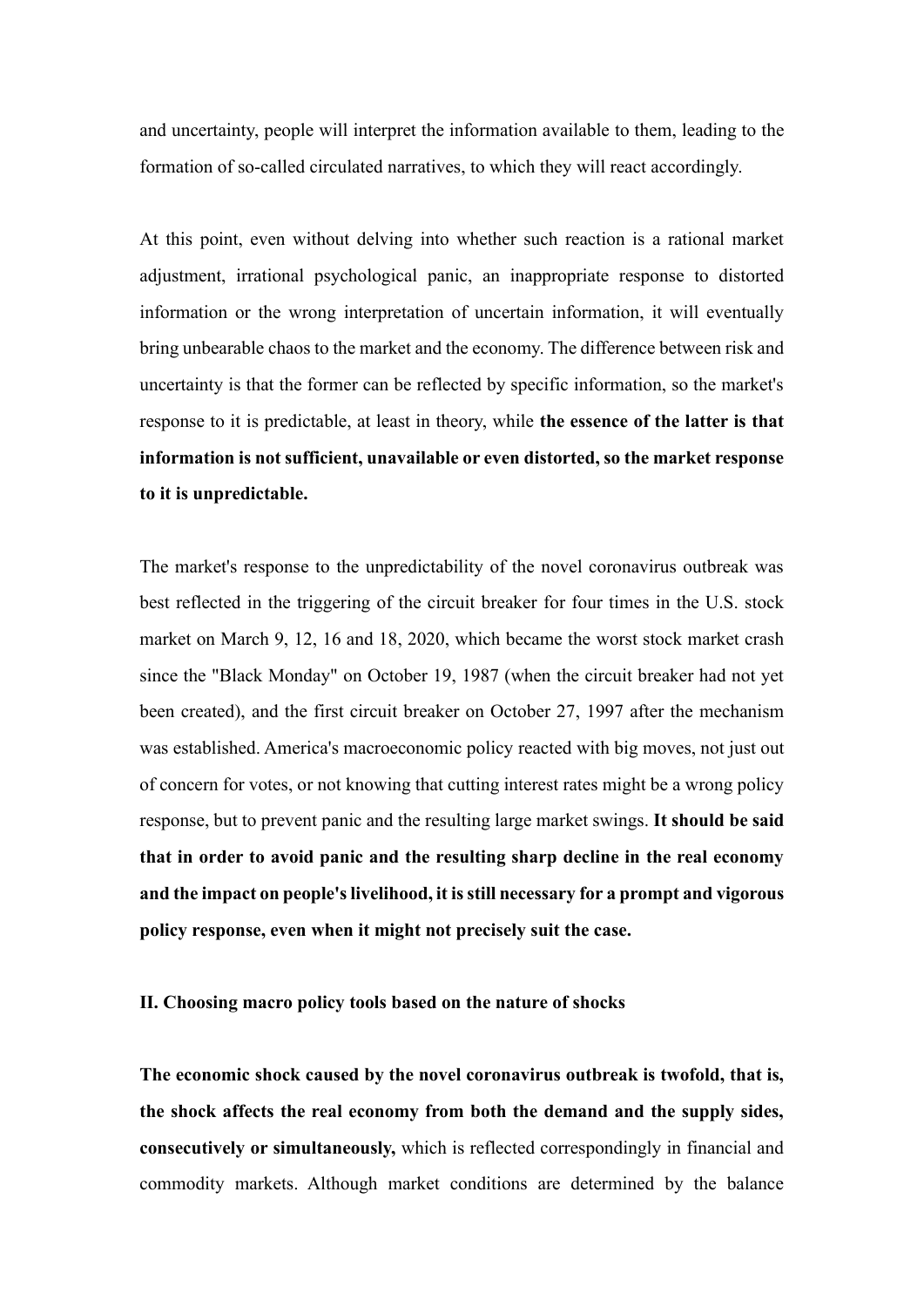between demand and supply, generally speaking, in a market economy, short-term shocks come from the demand side, whereas supply-side factors mainly affect longerterm economic growth.

As a theoretical and policy source of counter-cyclical adjustment, macroeconomics, especially the cyclical theory, was born to solve the demand-side shock. Accordingly, the weapons in the toolbox of macroeconomic policy are also designed for such a purpose. Although countries' economic histories have witnessed supply-side shocks, such as the oil shocks of the 1970s and various natural disaster shocks, **in general, economic policies are inexperienced in dealing with supply-side shocks and often have limited options.**

From the very beginning, the economic impact of the novel coronavirus outbreak in China manifested as the interweaving of the demand- and supply- side shocks. In order to strictly implement measures such as social distancing, city closure and isolation, consumption activities related to the movement and gathering of people, such as accommodation, catering, tourism, entertainment, and passenger transport are fatally restricted, while production and operation related to these areas are also disrupted. As China was hit by the first wave of the outbreak, supply-side arrangements such as shutting down production has led to the delay and even disruptions of the supplies to the producers of many other countries.

When domestic epidemic situation gets better and the gradual resumption of work and production is expected to improve the supply situation, it is not only difficult to repair the supply chain broken during the economic shutdown, the shutdown and contraction of the manufacturing industry in other countries caused by the global spread of the epidemic has triggered a new round of demand side shock for Chinese producers. The shocks are superimposed, and the consequences are very severe. Therefore, **the implementation of policy must be extremely strong, not only making full use of the traditional policy toolkit, but also innovating traditional thinking and paths, so as**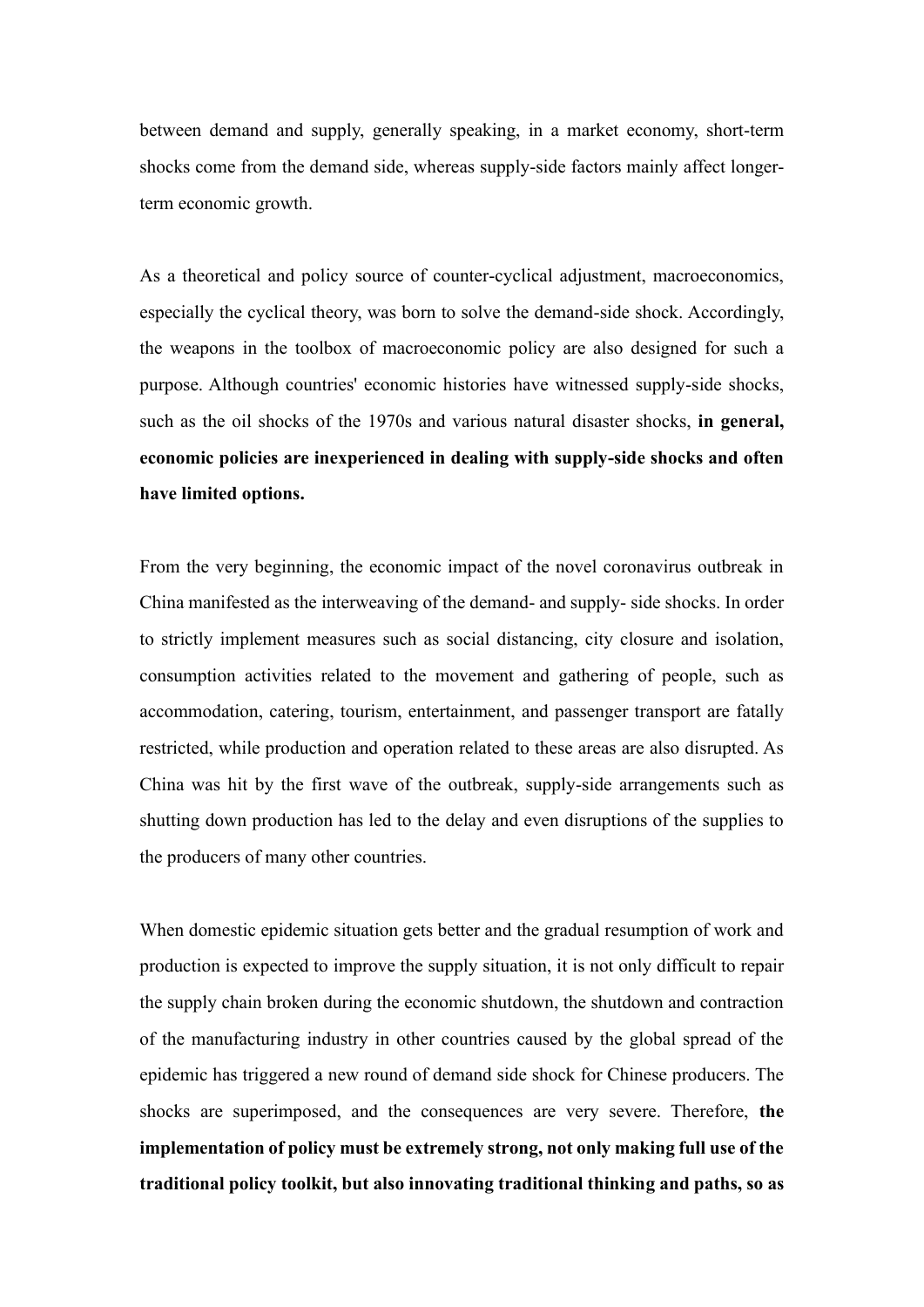## **to improve policy effects.**

## **Ⅲ. Everyone is not equal in the outbreak**

The novel coronavirus does not discriminate against any life, but the availability of immunization, treatment, recovery opportunities, as well as the extent of and resilience to the economic impact of the outbreak vary between rich and poor countries, and among groups of different income levels.

Reviewing the history of pandemics and human responses, the Nobel prize-winning economist Angus Deaton points out that the technology used to prevent and treat pandemics often spread down the social ranks. For him, who exposed the phenomenon of "death of despair" in America, all men are not equal in the eyes of a virus.

It is true that in modern society, the universality and accessibility of medical technology are greatly increased, and whether billionaires and political elites in the developed countries, or informal workers in developing countries struggling on the poverty line, have equal chance of getting infected by the novel coronavirus and will have to pay equal health and life costs. However, there is no doubt that there are huge differences between countries and social groups in terms of whether they have the opportunity to avoid infection, whether treatment can be obtained once infected, whether they can benefit from the vaccine in time once available, and especially the nature and extent of the impact of the epidemic.

**Whatever the cause of an economic crisis, the impact on people should not be measured by its quantitative magnitude, but by its nature**. A financial crisis, for example, could cause trillions of dollars in losses to the financial sector and the unemployment of many minimum-wage earners as it ripples through the real economy. At individual level, the amount of losses suffered by bankers and workers are not the same: in the former case, bankers' losses belong to the owner of capital while investors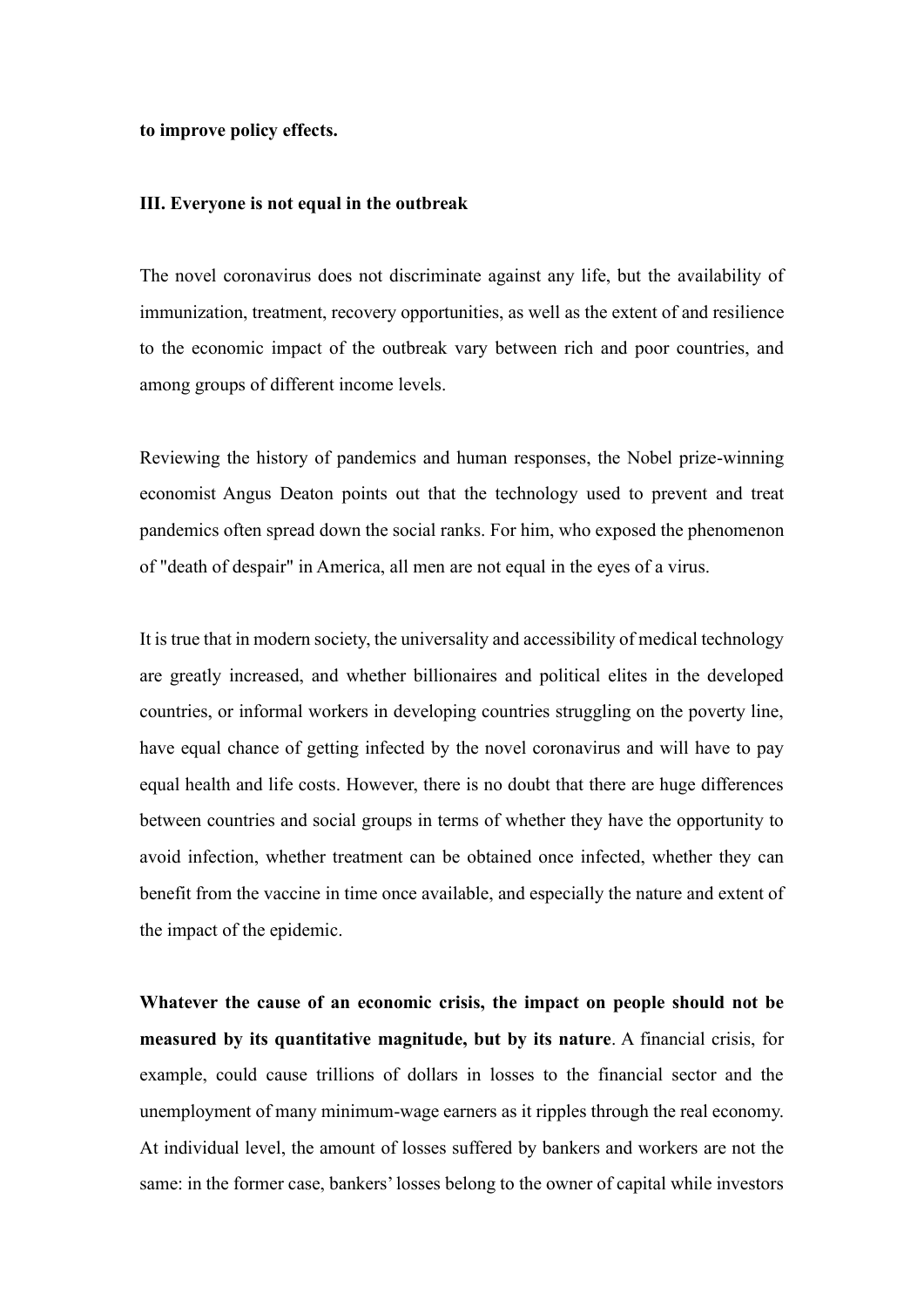are faced with the losses in capital gains; but in the latter case, what the workers lose is their basic livelihoods.

Therefore, in the outbreak of the novel coronavirus, low-income countries and groups face a greater chance to bear the brunt and their lives and health face more threats because they do not have sound medical care conditions. Thus, when the pandemic is in full swing with city closure and isolation measures leading to economic shutdown, vulnerable countries will lack sufficient resources and finance to conduct necessary detection and treatment, and to safeguard residents' basic life; ordinary workers are more likely to lose their jobs and income, facing livelihood difficulties while being exposed to health risks. However, **when the economy starts to recover, just as economic growth does not have a trickle-down effect on income distribution, the lives of ordinary workers do not automatically return to normal as the economy as a whole goes back on track**

## **Ⅳ. Fiscal policy plays a leading role in macroeconomic regulation**

While monetary and fiscal policies need to work together, the latter should play a more important role due to its characteristics of being more targeted and directly effective. The relationship between the two macroeconomic policy toolkits has been a longdiscussed topic of macroeconomics, and in recent years, the discussion reached a new climax. Some of the research developments and associated policy suggestions have also appeared in the campaign propositions of presidential candidates in the U.S.

The debate over whether the cause of long-term stagnation comes from the supply or the demand side shows that people have unconsciously formed a consensus that monetary policy alone cannot shoulder the responsibility to stimulate economic growth; furthermore, because developed countries have remained in a low or even negative interest rate environment and implemented quantitative easing policies for a long time, in the face of economic shocks, the monetary policy toolkit becomes insufficient and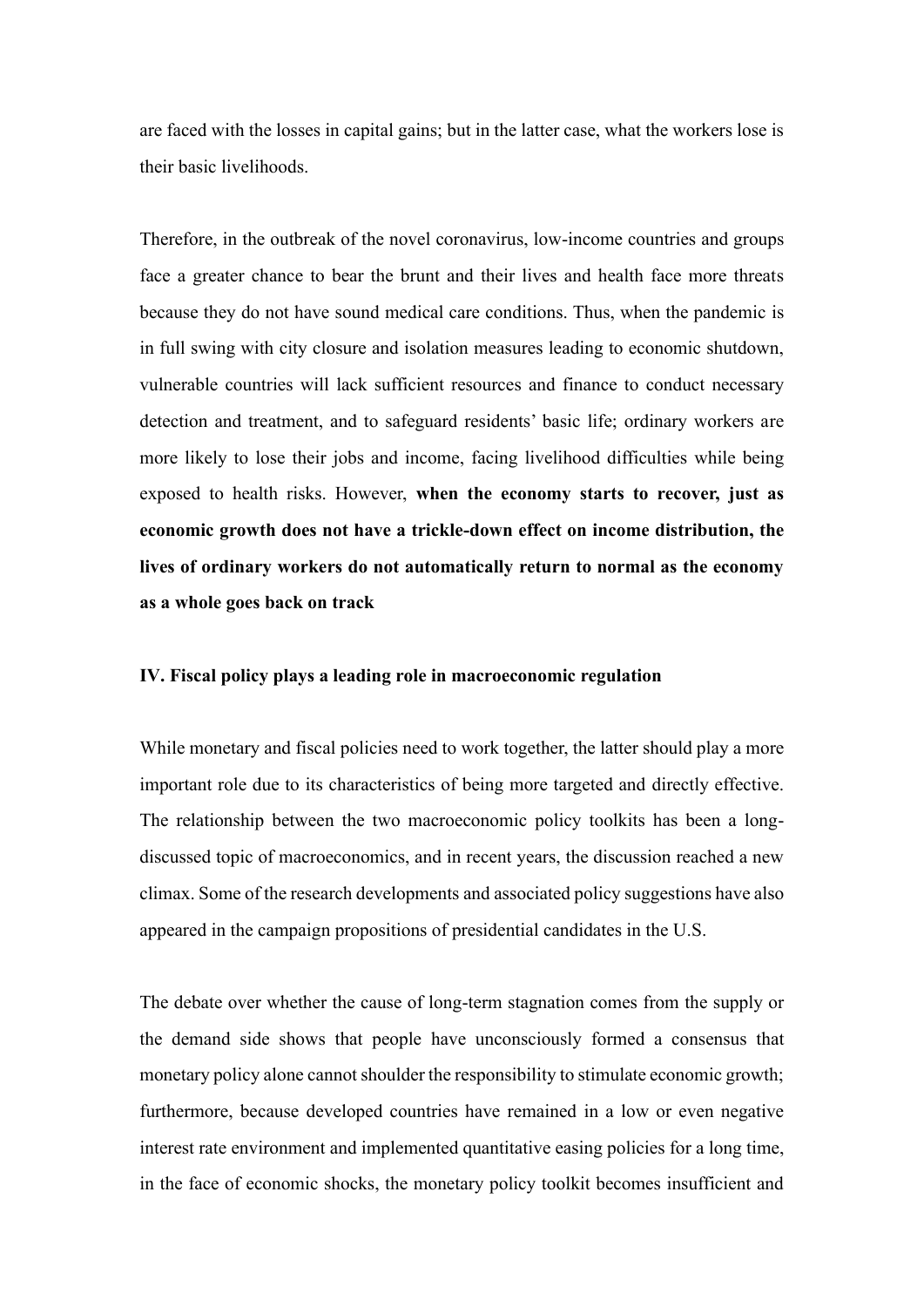the room for macroeconomic adjustment is severely limited. As a result, many believe that fiscal policy should be more used, but there is no consensus on the choice of policy tools.

Facing the particular shock of the novel coronavirus outbreak, people might put aside differences of opinions to achieve more policy consensuses. In an emergency state such as of war and disaster, it is government's natural responsibility to provide subsidies to residents, bailouts for small and medium-sized enterprises, and basic social insurance payments which are beyond the means of individuals and the private economy but are necessary expenditures to maintain national security, support national economy and guarantee the livelihood of the people. At the same time, in this special difficult time, even normal government revenue can hardly meet the needs of additional large-scale expenditure, which needs to be solved by either increasing the deficit ratio of government budget or issuing more government debt according to the characteristics of government's fiscal structure and the nature of expenditure.

It can be seen that while monetary and fiscal policies together can generate synergistic effect, fiscal policy now tends to play the leading role, with monetary policy playing a supporting role for the implementation of fiscal policy. Forced shutdowns in the face of the pandemic first results in unemployment and underemployment, and further leads to loss or depletion of residents' income which threatens the basic livelihoods of lowincome families. Even when production is conditionally or fully restored, disrupted supply chains will take time to get repaired, and could be further disrupted in a worldwide pandemic. Therefore, **large-scale fiscal expenditure used to ensure social insurance payments and social rescue is far more important and targeted than ensuring sufficient liquidity in the financial sector.**

Even the incumbent and former central bankers in fact acknowledge that monetary policy should play more of a supporting role in the pandemic. For example, two former Fed chairmen, Ben Bernanke and Janet Yellen, argued in a joint essay that the role of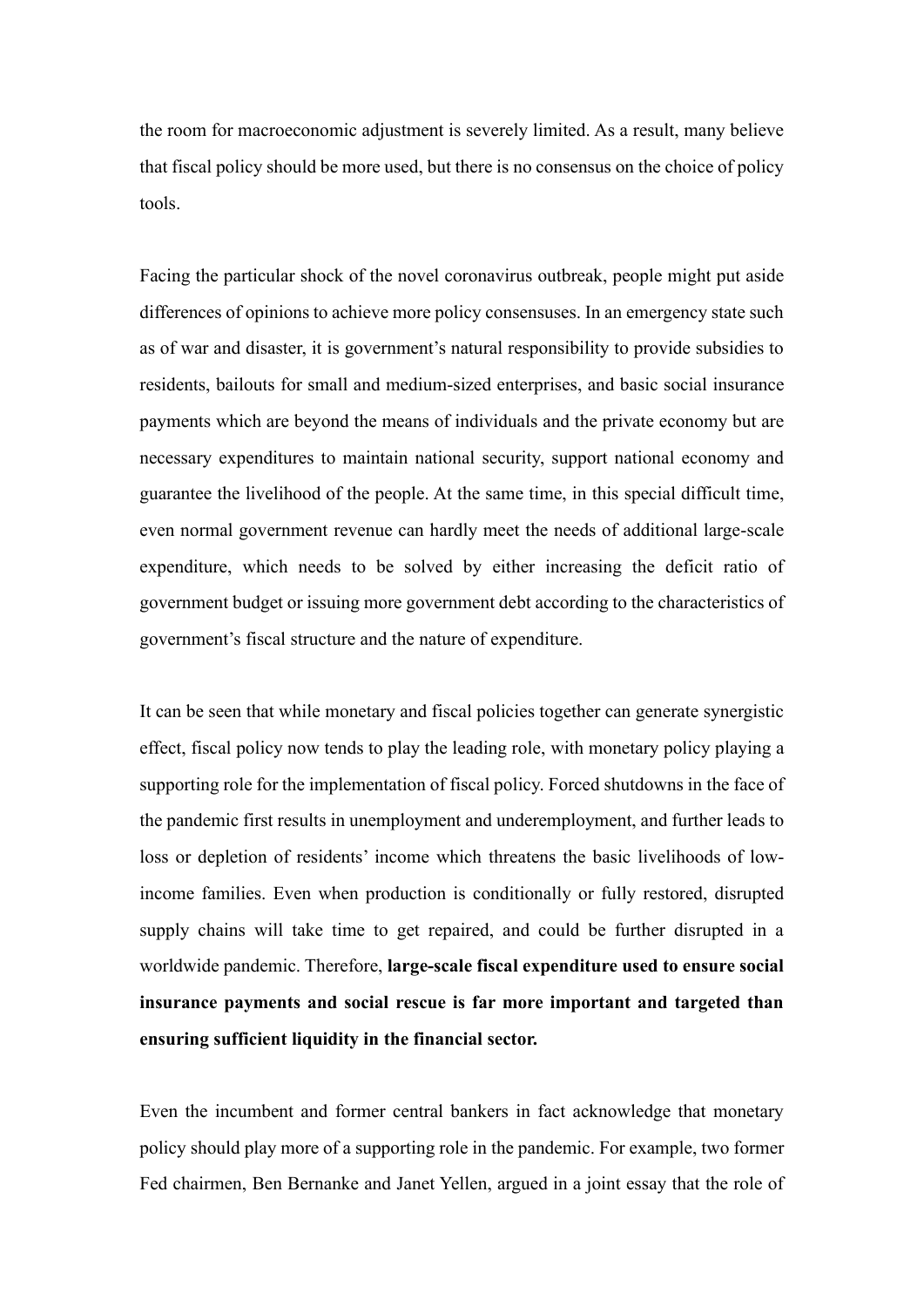monetary policy at this time was to meet the following needs: first, the additional demand for liquidity under conditions of home quarantine and electronic transactions; second, in the current unusual period, lenders needs extra confidence to provide loans; third, whether in the recovery period after the short-term outbreak or in a prolonged pandemic that strains businesses and households, credit needs to be readily available. In addition, monetary policy should also take on the role of monetary financing, which they did not mention.

It can be seen that fiscal policy which is more targeted in response to the economic impact of the pandemic, is expected to effectively help companies and families tide over the difficult period and should play a central role in macroeconomic control. In the meantime, monetary policy should play a supporting role, focusing on helping governments raise capital and ensuring that the conduct of these bailout and rescue policies is not constrained by insufficient liquidity.

#### **Ⅴ. The epidemiological curve determines the trajectory of economic recovery**

The characteristics and direction of the evolution of the novel coronavirus outbreak determine the timing, feature, path and results of economic recovery. Thus, it is necessary to choose the right timing to roll out policies according to the progress and sequence of events and the types and characteristics of the macro policies. In the early stage of the outbreak, the inverted v-shaped epi curve rises before reaching the peak. In order to control the spread of the virus, the most important task is to implement strict prevention and control measures, including city closure, isolation, and the cancelling of gathering activities, which would inevitably lead to the reduction or even the stop of economic activities. Entering the downward side of the curve after passing the peak, as the spread of the epidemic is contained, the recovery of the economy becomes the priority. **Similarly, macroeconomic and other policy instruments will also be affected by this feature, so it is necessary to choose the right timing to launch policies, otherwise the expected results may not be achieved.**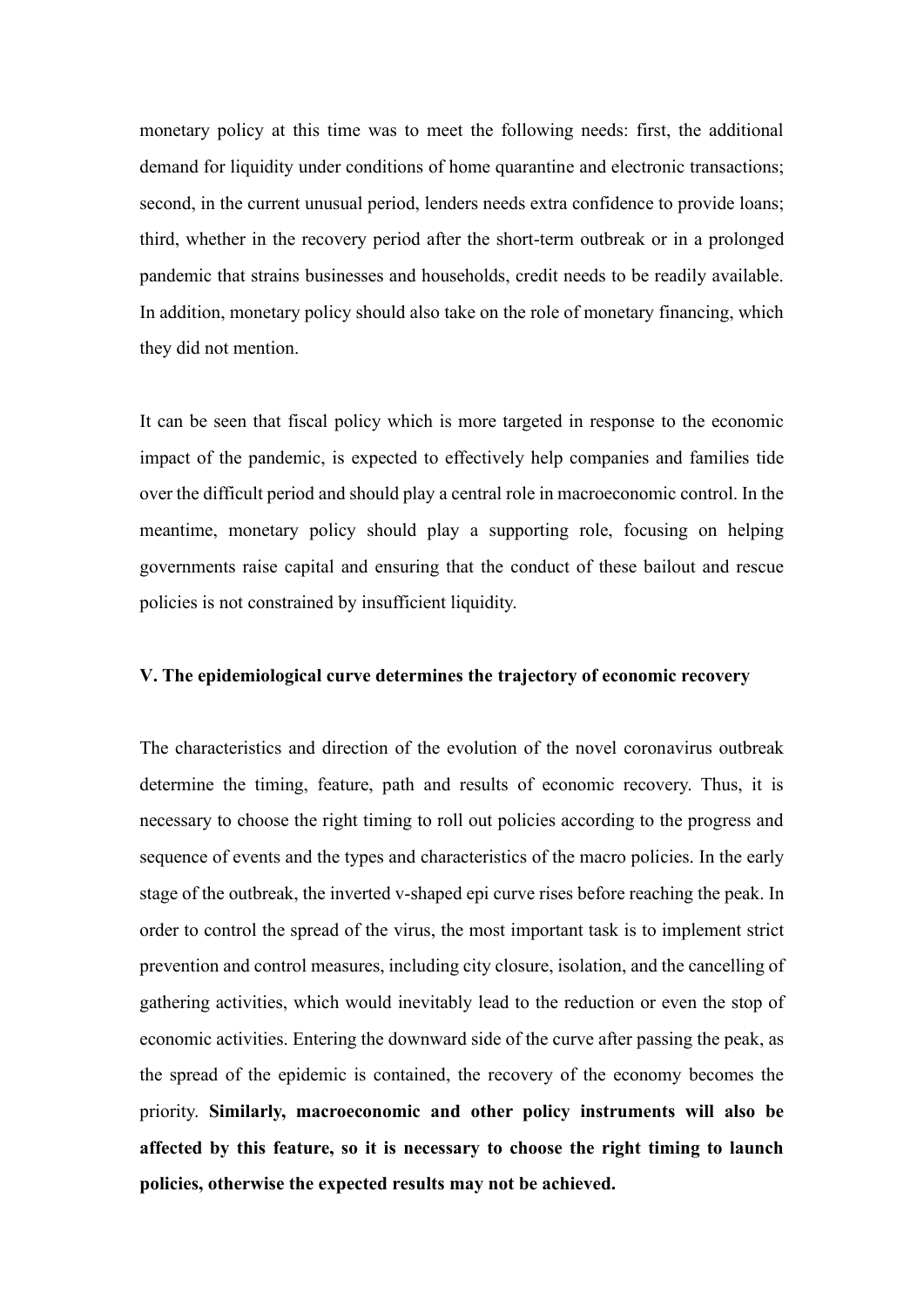For example, policies designed to stimulate household consumption, especially to encourage compensatory consumption, can hardly achieve desired effect when the society is still in quarantine period; **monetary policy aimed at maintaining necessary and sufficient liquidity may be required at each stage, but it should be compatible with the main policy objectives at each point in time, rather than becoming an separate objective itself**; macroeconomic policies designed to revive and stimulate investment shall not be implemented during nationwide quarantine before the economic activities begin to resume; **the social bailout policies to guarantee the basic livelihood of residents should be in place in various forms throughout the development of the epidemic and the economic shocks that follow.**

Epidemic prevention and control and the recovery of economic activities are both hard requirements, and the trade-off and dilemma between them must be dealt with scientifically. Although the novel coronavirus has a low mortality rate, it is also such a characteristic that allows the virus to circulate rapidly and eventually brings loss to life and health due to the large amount of infected cases. Therefore, it is inevitable to mobilize the whole society to implement strict prevention and control measures. By doing so, China is undoubtedly contributing to the global efforts of containing the virus. Meanwhile, it is also an indisputable fact that resuming work and production as soon as possible is the top priority when the outbreak is generally put under control. However, there is indeed a trade-off between the two issues which is hard to balance.

The result of the implementation of closure of Wuhan and various nationwide isolation measures shows that the dual-track transitionary approach is a successful experience: it separates time and space, and trade the former for the latter, allowing local governments to identify whether the priority should be the prevention and control of the virus or the resumption of work and production based on the phased characteristics of the epidemic in different regions. Without the prevention and control efforts of the previous stage, it would have been impossible to accelerate economic recovery in the latter stage on the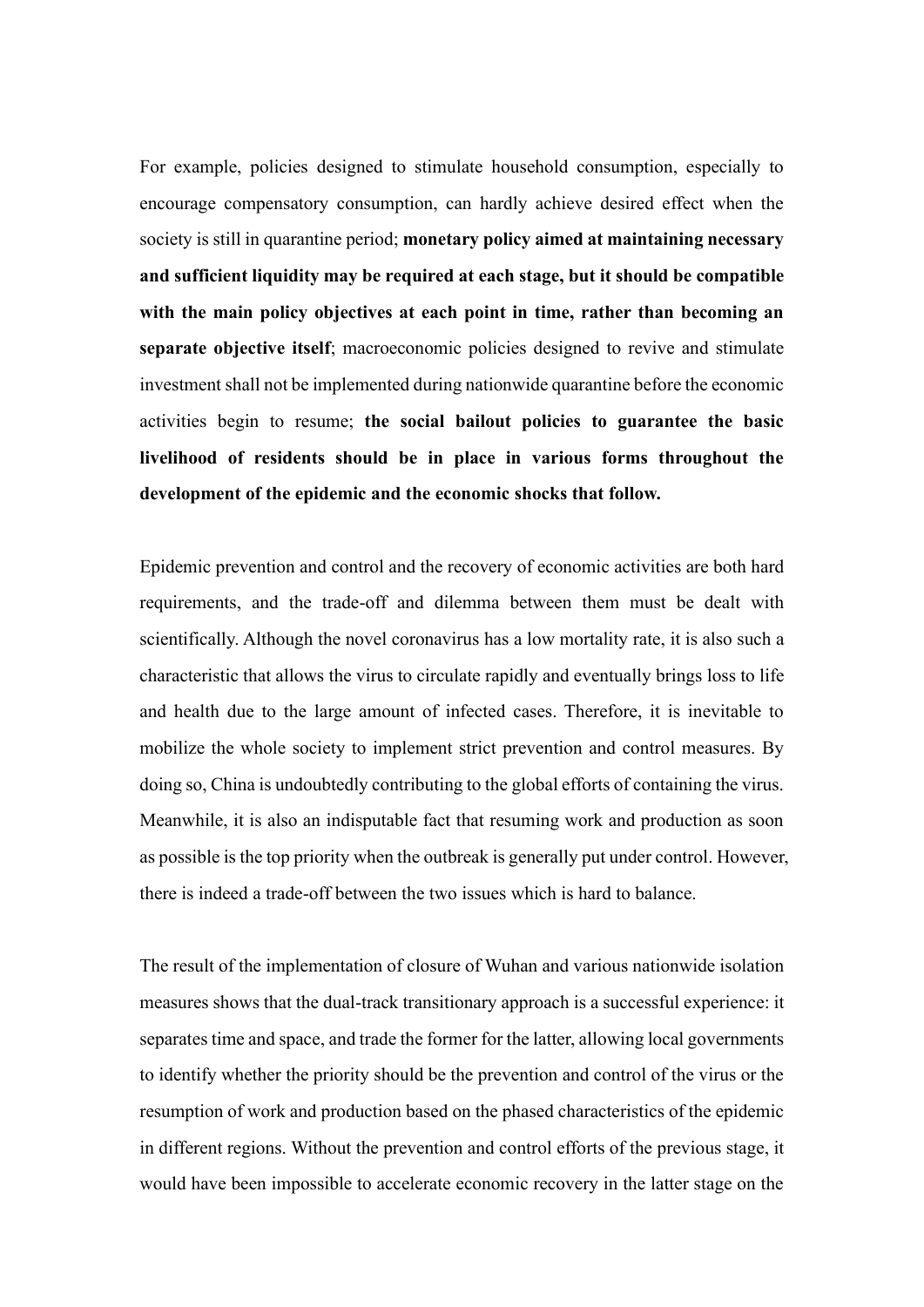condition that the number of infected cases does not rebound.

Considering the fact that the inverted V-shaped epi curve is still on the upward slope in other countries, countries including China may experience a W-shaped economic recovery process, and the human society is likely to coexist with this virus for a very long time. **China can improve its dual-track anti-virus approach which separates time and space into one that unifies the two, based on China's successful experience in dealing with the outbreak and the challenges that it has overcome.**

**This updated approach includes the following key steps.** First, get the susceptible population fully tested, so that the tested population can be divided into the safe group and the risky group. Second, let the safe group immediately resume work while ensuring that cross-infection between two groups does not happen and continuing the isolation and screening of the risk group. Third, with the expansion of the coverage of detection and treatment, the number of population in the safe group will gradually increase and the number of population in the risky group will be correspondingly reduced, thereby allow the dual-track approach to shift to a safe one-track approach. By adopting such a transitional approach, the time gap between the prevention and control of the virus and the resumption of work and production can be minimized.

The pandemic and its impact on the global economy bear many similarities to historical pandemics, recessions and crises. For example, the uncertainty of the pandemic itself and the inadequacy of information which lead to market shocks and faltering economic recovery are familiar scenarios in economic history. Nevertheless, the novel coronavirus is also unique in many ways. In addition to the unique characteristics of the evolution and the transmission mode of the virus itself, some factors have also brought unprecedented challenges for China and the world in coping with the economic impact of the novel coronavirus, such as the large proportion of Chinese economy in world economy and its contribution to global economic growth, the central position of China's manufacturing industry in the global supply chain, the transformation of